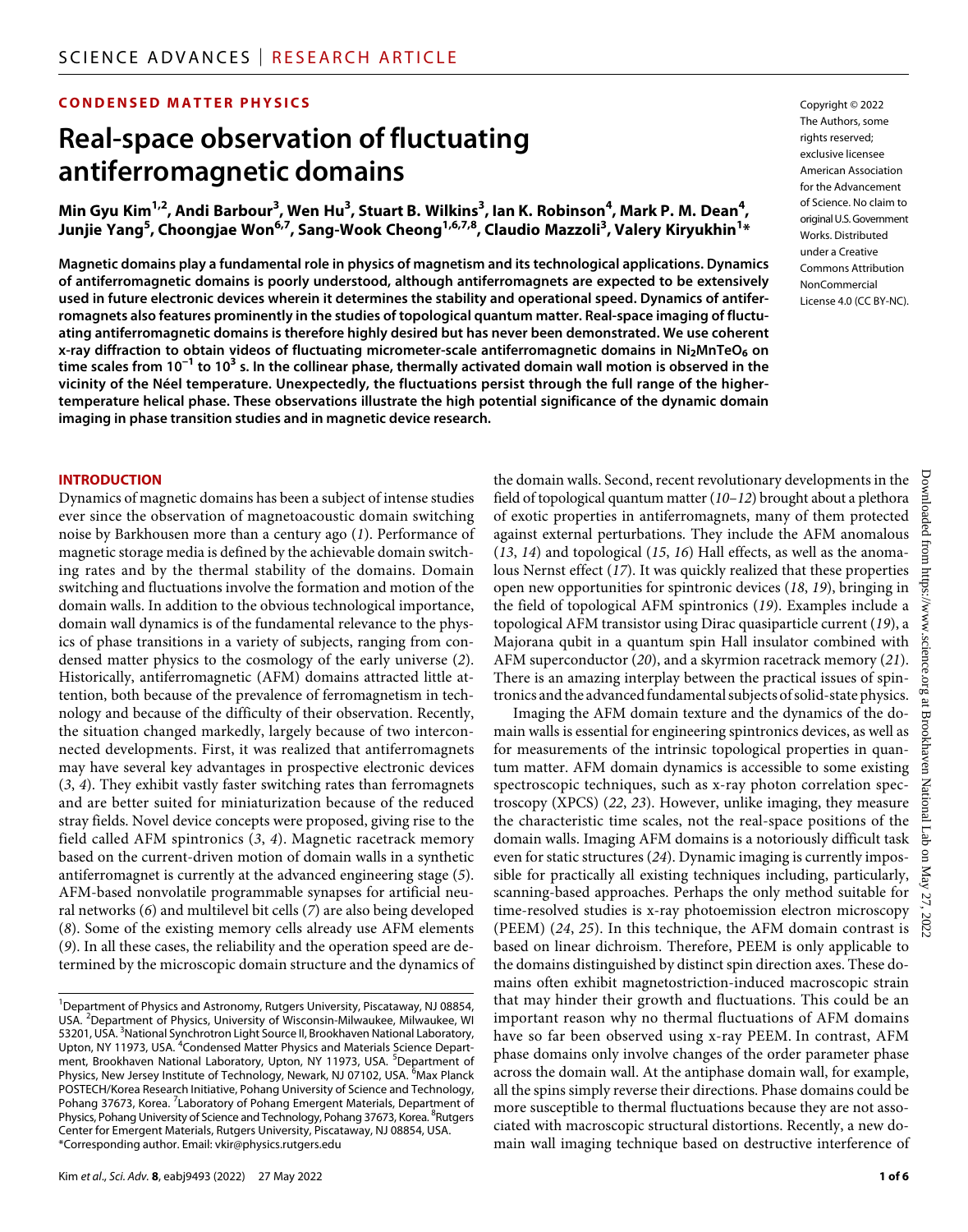coherent x-rays in a diffraction experiment has been reported (*26*). It is applicable to phase domains and takes an image in a singleexposure measurement. Here, we use an enhanced version of this approach to study the real-space thermal evolution of the AFM domains in  $Ni<sub>2</sub>MnTeO<sub>6</sub>$  and obtain real-time videos of the fluctuating domain walls.

#### **RESULTS**

Ni<sub>2</sub>MnTeO<sub>6</sub> is a rhombohedral (space group *R*3) A<sub>2</sub>BB'O<sub>6</sub>-type corundum derivative (27). For  $T < T_{\text{N1}} = 68.0 \text{ K}$ , it is a *c* axis collinear antiferromagnet with the magnetic structure shown in Fig. 1A. At higher temperatures,  $Ni<sub>2</sub>MnTeO<sub>6</sub>$  exhibits an incommensurate helical (proper screw) state (see Fig. 1B) (*28*). The spins rotate in the *ab* plane, and the propagating vector is along the *c* axis with the period very close to three structural lattice units. The sample is paramagnetic above  $T_{N2}$  = 74.0 K. The collinear and the helical states give rise to magnetic x-ray diffraction peaks at  $Q_C = (0, 0, 1.5)$ and  $Q_{\text{IC}}$  = (0, 0, 1.354), respectively. Their intensities versus temperature are shown in Fig. 1C. There is a phase coexistence region between 66 and 68 K, indicating that the transition is first order. No hysteresis is observed. The collinear state should exhibit simple antiphase domains. Assuming an exact tripling of the unit cell in the helical state, up to six different domain types are possible because the order parameter phase at the domain wall can change by  $\pi$  and  $\pm 2\pi/3$ . Complex domain textures, including topological  $Z_n$  vortices similar to those observed in ferroelectrics (*29*, *30*), are therefore possible in the helical state.

We use the method (*26*) in which the magnetic texture image is formed by the coherent x-ray beam reflected from the *ab* surface of the sample (see Fig. 1D). Imaging is done under the magnetic Bragg diffraction condition, which results in purely magnetic scattering.



**Fig. 1. Magnetic structures and experimental setup.** Magnetic structure of the collinear (A) and the helical (B) states of Ni<sub>2</sub>MnTeO<sub>6</sub>. One structural unit cell is shown for simplicity. On moving from one such cell to the next along the *c* axis, the spins rotate by 180° in (A) and by ~120° in the *ab* plane in (B). (**C**) The temperature dependence of the intensities of the  $Q_C = (0, 0, 1.5)$  and  $Q_{IC} = (0, 0, 1.354)$  magnetic Bragg peaks produced by the collinear and the helical states, respectively. The shaded area indicates the region where the AFM domain fluctuations are observed. (**D**) Schematic setup of the imaging experiment. The domain walls are imaged as dark lines on the area detector (**E**).

Signal intensity is maximized by setting the x-ray energy at Ni *LIII* edge. Fully separate contributions can be accessed from the collinear state at a scattering vector  $Q = Q_C$  and from the helical state for  $Q = Q_{\text{IC}}$ . The AFM domain walls are imaged as dark lines on the area detector because of the destructive interference between the parts of the beam scattered from the adjacent AFM phase domains. Undistorted (except for the trivial beam footprint correction) realspace images of the domain walls in the specific magnetic state are obtained in a single-exposure measurement. Previously, the incident x-ray beam was formed by a pinhole (*26*). In that approach, the image is formed far in the wings of the scattered beam, making the majority of the available photons useless for the imaging. Diffraction effects limit the achievable spatial resolution (the minimum size of the resolvable domains) to approximately the pinhole size *d*. This resolution is only achieved for a pinhole-sample distance of order of  $d^2/\lambda$ , where  $\lambda$  is the x-ray wavelength. This condition gives impractically small distances for resolutions approaching  $1 \mu m$ . To overcome these drawbacks, we used a Fresnel zone plate (FZP) to form the incident beam. The entire annular-shaped beam produced by the FZP can be used in imaging (see Fig. 1E), providing for better utilization of the available photons and decreased exposure times. FZP is a focusing device. The beam divergence and the image magnification can therefore be controlled by the FZP design. The effective source can be easily put at small distances to the sample, as required to obtain the increased spatial resolution. This should eventually make the ultimate spatial resolution of the method possible. In bulk samples, it is roughly set by the x-ray penetration depth, which lies in the 100- to 200-nm range in typical *3d*-element magnets at their respective *L* edge x-ray energies. Better resolutions might be possible in thin films, as discussed in the Supplementary Materials. The high intensity and the controlled effective source position of the divergent x-ray beam produced by the FZP were crucial improvements resulting in the temporal and spatial resolutions necessary to observe AFM domain wall fluctuations.

We first discuss the collinear state, starting with the big-picture temperature-dependent evolution of the AFM domain pattern. The coarse resolution of the pinhole setup was sufficient for this task. Figure 2 shows that very small domains appear just below  $T_{\rm N1}$ . They merge and grow with decreasing temperature. Different textures are observed. In the lower right corner, a fine stripy pattern is first formed. It evolves into large domains preserving the stripe motif. Less-regular domain shapes are observed near the image center. Entropy-driven proliferation of domain walls is expected on approaching the phase transition temperature, as the domain wall formation energy is reduced with decreasing order parameter. Our experiments demonstrate this general scenario in an antiferromagnet.

Thermal fluctuations of the AFM domain walls become evident when the spatial resolution is improved beyond  $4 \mu m$ , with image capture times in the  $10^{-2}$  s range. Detailed discussion of the obtained resolutions can be found in the Supplementary Materials. Movies of the fluctuating domains with the capture time of  $5.75 \times$ 10−2 s and the full frame length of 0.195 s were recorded, some of them as long as ~20 min. Movie S1 shows the data collected at *T* = 67.73 K; the examples discussed below are taken from this movie. A rich variety of the dynamic behavior types was observed, including a continuous domain wall deformation, a fast back and forth switching between two states, and more complex scenarios. Figure 3A depicts selected frames, showing a continuously growing bulge in a domain wall. (See movie S2 for the corresponding full movie.) To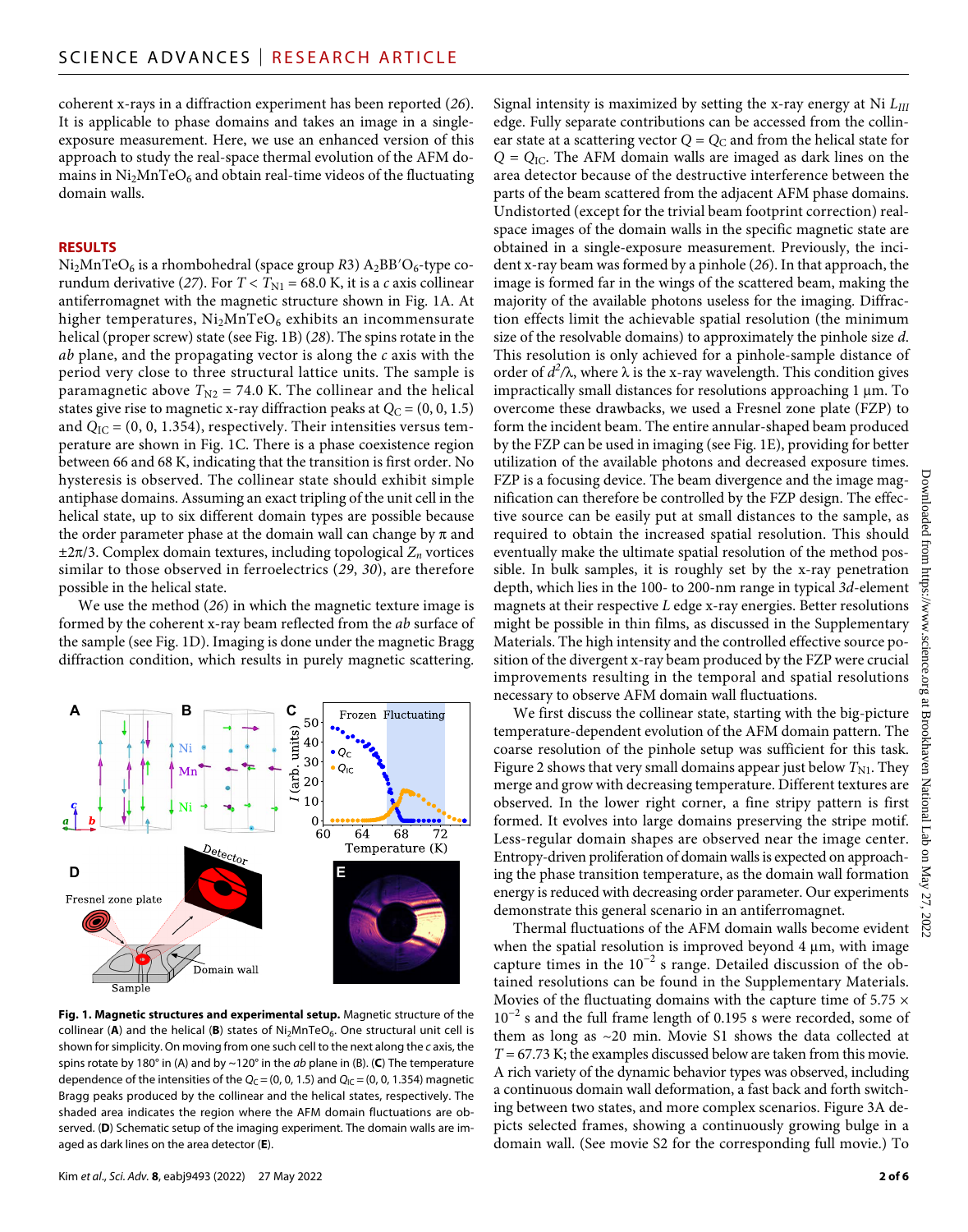# SCIENCE ADVANCES | RESEARCH ARTICLE



**Fig. 2. Thermal evolution of the AFM domains.** (**A** to **F**) Images of the AFM domain boundaries (dark wavy lines) in the collinear state, taken on cooling through the transition temperature *T*<sub>N1</sub>. Straight green lines connect four structural defects occurring in the same positions in all images, providing the positional reference. Black rectangles are detector dead zones. Scale bars,  $10 \mu m$ . They show distances on the sample surface.

extract the characteristic time scales from the dynamic images, we use the two-time correlation function  $G(t_1, t_2) = \langle I(t_1)I(t_2)\rangle/\langle I(t_1)\rangle\langle I(t_2)\rangle$ , which is a common tool in XPCS (*31*). *I*(*t*) is the intensity, and the averaging is taken over the images on a pixel-by-pixel basis. Figure 3C shows  $G(t_1, t_2)$  for the time interval relevant to Fig. 3A. Bright uniform squares with diagonals along the  $t_1 = t_2$  line correspond to highly correlated and, therefore, essentially static images. Figure 3C provides a clear visual evidence (large orange square in the lower left corner), showing that the domain wall is mostly static from frame 0 to 169. Then, a series of changes on the time scales ranging from a single to several frames over the period of 36 frames (6.8 s) takes place, and then the image stays static again. Figure 3D depicts  $G(t_1, t_2)$  for an extended period of time (16 min). It shows that the deformations of this bulging and moving domain wall occur in the broad range of time scales, from ≤0.2 s (one frame) to minutes.

Figure 4A illustrates a different fluctuation type—fast back and forth jumps of the domain wall between the two positions shown by vertical blue arrows—the so-called two-state switching. The jumps occur over one frame (faster than 0.2 s), producing the narrow dark lines in  $G(t_1, t_2)$  shown in Fig. 4B. The extended-time  $G(t_1, t_2)$  depicted in Fig. 4C illustrates that the fast back and forth switching events keep occurring in the area of interest, separated by the intervals from 0.2 s (smallest resolvable) to many seconds. This range overlaps with the field-induced domain switching time scales observed in the famous Barkhousen effect in ferromagnets. The surface regions shown in Figs. 3 and 4 exhibit two different types of dynamic behavior, continuous motion and two-state switching. In XPCS experiments,  $G(t_1, t_2)$  patterns similar to ours are taken as evidence for such behavior based on plausible models (*32*). Our realspace measurements provide model-independent examples illustrating the validity of this approach. Other thermal fluctuation



**Fig. 3. Bulge growth in the domain wall.** (**A**) Selected frames showing timedependent evolution of a bulging domain wall in the collinear state at *T*= 67.73 K. The frames are taken from the detector area outlined with the green box in (**B**). (**C** and **D**) The two-time correlation function  $G(t_1, t_2)$  for the same area for different time intervals. The green oval in (C) indicates the region in which the changes occur. The images are static outside this region. Frame numbers are listed for each panel in (A). The same frames are indicated with white arrows in (C). The frame capture time is 5.75  $\times$  10<sup>-2</sup> s, and the time between consecutive frames is 0.195 s. Scale bars,  $10 \mu m$  (A and B).

types can be observed in the full movie, such as formation and disappearance of bubble domains (horizontal green arrows in Fig. 4A). The observed fluctuations characterize the steady state of the system because they persist over the time of the experiment (hours). Because of the local beam heating, thermal gradients and the corresponding heat currents might exist on the sample surface, possibly affecting the dynamics of the domain walls. While localized directional domain wall motion such as shown in Fig. 3 is observed, we do not find any clear evidence of the preferred direction (e.g., motion toward or away from the image center) in the entire image area. This shows that the effects of the thermal gradients are probably small. Measurements under various local thermal conditions are needed to establish whether the inhomogeneities induce deviations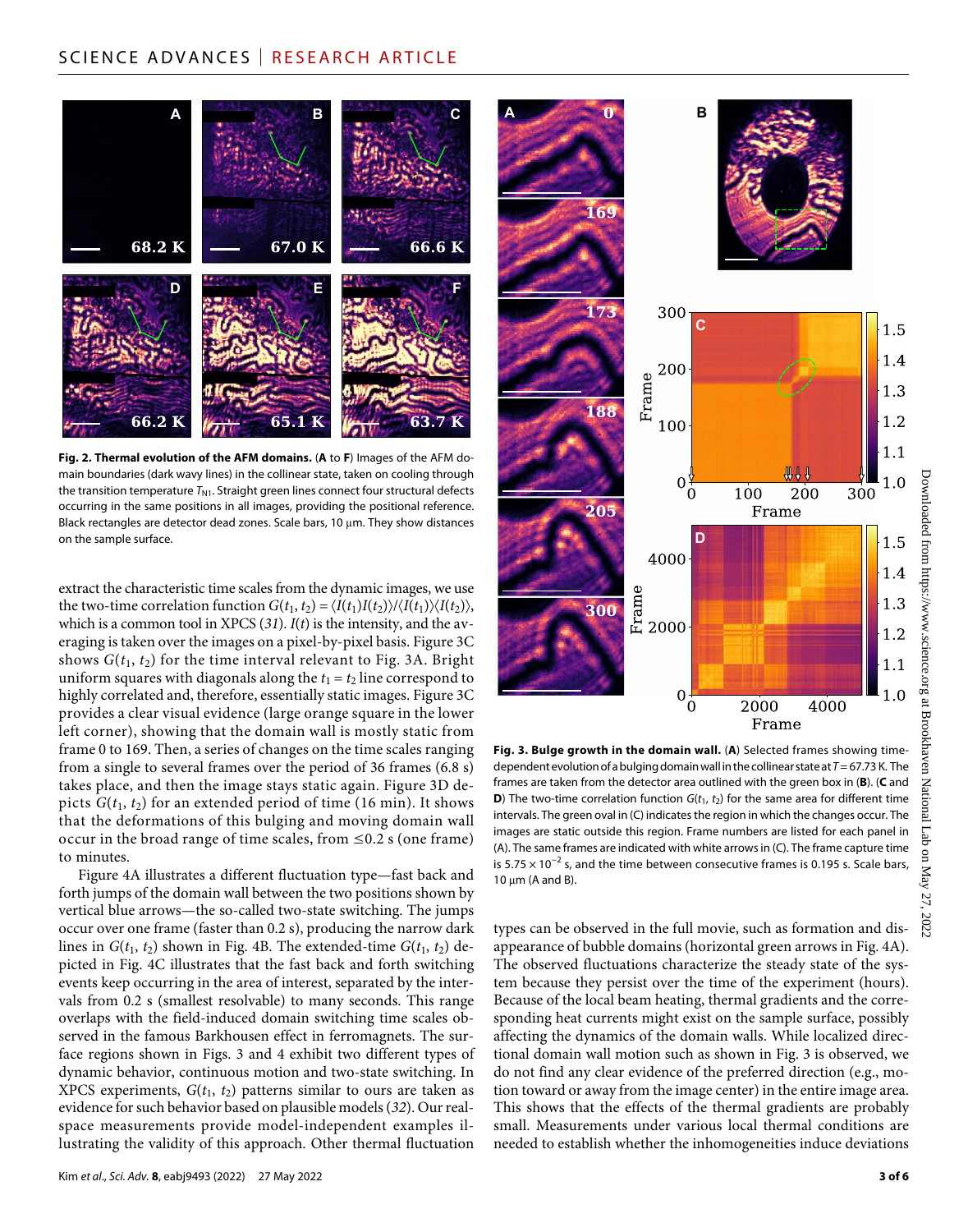# SCIENCE ADVANCES | RESEARCH ARTICLE



**Fig. 4. Two-state switching fluctuations.** (**A**) Consecutive frames showing back and forth domain wall jumps, denoted by vertical blue arrows, in the collinear state at *T* = 67.73 K. Disappearance of a bubble domain is also evident (green arrows). (**B** and **C**)  $G(t_1, t_2)$  for the detector area outlined with the green box in (A) for compressed and expanded time intervals. Frame numbers are listed for each panel in (A). The same frames are indicated with white arrows in (B). The frame capture time is  $5.75 \times 10^{-2}$  s, and the time between consecutive frames is 0.195 s. Scale bars,  $10 \mu m$  (A).

from the equilibrium behavior in our experiments. This is the subject of future work. To take the full advantage of the great wealth of information contained in the movies of the fluctuating domains, development of image analysis tools applicable to combined spatial (domain wall positions) and temporal information is highly desired. On a qualitative level, the data of Figs. 3 and 4, as well as cursory observation of the full movies, indicate that the high-curvature regions of the domain walls are more susceptible to thermal motion. This behavior is expected for any object with effective surface tension (energy), such as AFM domain walls.

Unlike the collinear state, the helical phase does not exhibit clear domain walls. Ripple-like patterns are observed instead (see Fig. 5). Higher-resolution studies are necessary to establish whether they reflect underlying domain structure or are more complex interference patterns from unresolvable nanoscale domains. Thermal fluctuations can, however, be reliably detected. Unexpectedly, they are present in the entire temperature range of the helical phase. Figure 5 shows fast fluctuations at  $T = 68.5$  K, deep in the well-developed helical phase region, very far from any transition temperature and the phase coexistence region. Movie S3 presents these fluctuations in full detail. This observation is important because the helical phase would be presumed to be static based on the results of the commonly used techniques that are not directly sensitive to fluctuations, such as diffraction or bulk susceptibility measurements. As illustrated in Fig. 1C, domain wall fluctuations are observed in a remarkably large range of reduced temperatures  $(T_N - T)/T_N \sim 0.1$  (more than 6 K),



**Fig. 5. Fluctuations in the helical state.** (**A** and **B**) Two consecutive detector images at the helical state wave vector at  $T = 68.5$  K. Green boxes outline the areas with noticeable changes. The image capture time is  $5.75 \times 10^{-2}$  s, and the time between the images is 0.195 s. Scale bars,  $10 \mu m$ .

covering the entire helical phase and extending by 2 K into the collinear phase. The spins in  $Ni<sub>2</sub>MnTeO<sub>6</sub>$  are quite isotropic, as indicated by the easy axis to easy plane transition at  $T_{\rm NL}$ . Pinning effects are greatly reduced for the thick domain walls that are typical of isotropic systems, as known well for ferromagnets (*33*). The competition between the collinear and the helical phases may also exert destabilizing effects, further promoting the robust domain wall fluctuations in  $Ni<sub>2</sub>MnTeO<sub>6</sub>$ .

#### **DISCUSSION**

Real-space videos of fluctuating AFM domains provide full information on the domain dynamics within the resolution of the method. The available signal intensity makes possible reducing the exposure times into the millisecond range. Existing x-ray area detectors are capable of 10−5 s readout time. We expect that our approach will be applicable to real-space studies of dynamic magnetic and structural textures on time scales covering at least seven orders of magnitude  $(10^{-3}$  to  $10^{4}$  s), with ultimate space resolutions into hundreds of nanometers in the bulk samples and probably better than 100 nm in thin films. In  $Ni<sub>2</sub>MnTeO<sub>6</sub>$ , this will allow detailed studies of domain topology in the fluctuating helical phase. Investigation of the phase coexistence region, in which the helical state should produce dark regions in the images of the collinear state and vice versa, would also be intriguing. Studies of the same sample area for different scattering vectors will be possible using suitable fiducial marks on the sample (*34*). To fully explore the capabilities of our technique, it is highly desirable to develop appropriate image analysis tools, possibly based on machine learning and using advanced correlation function methods. We believe that this method will provide valuable information for the studies of phase transitions and will be highly useful for the investigation of device-like structures both in spintronics and in studies of topological quantum matter, for example, in Hall effect–type measurements. Our observation of persistent domain fluctuations in what appears to be a static magnetic phase illustrates a high potential of dynamic real-space imaging in device engineering, especially for understanding the limits of device thermal stability. The newly achieved ability to obtain real-space videos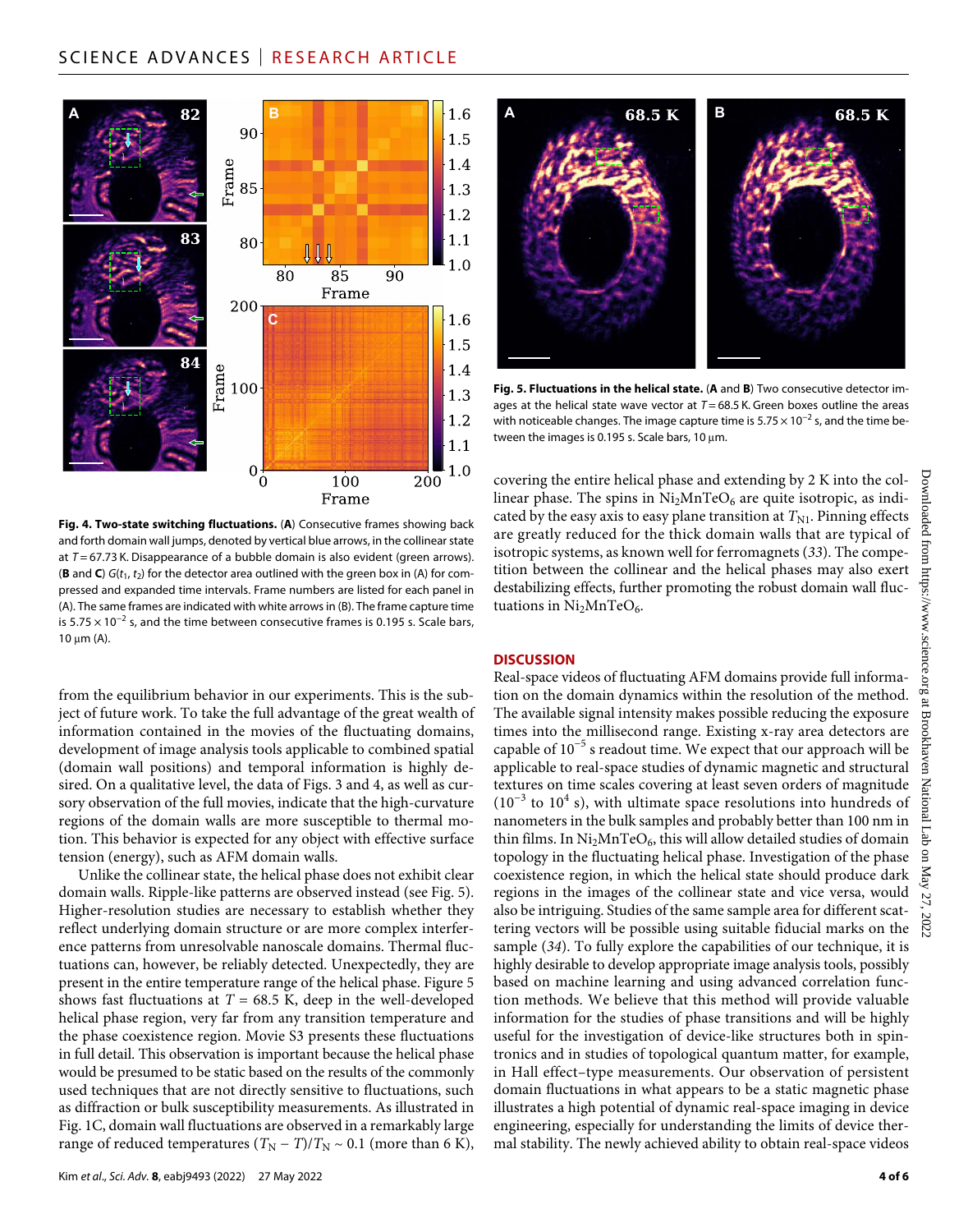showing fluctuating AFM domains should find many other applications in physics, materials science, and engineering.

#### **MATERIALS AND METHODS**

#### **Experimental design**

The experiment involved sample synthesis and x-ray imaging parts, as described below.

#### **Sample synthesis**

 $Ni<sub>2</sub>MnTeO<sub>6</sub>$  single crystals were synthesized by the chemical vapor transport method. Stoichiometric amounts of NiO (99.9%), MnCO<sub>3</sub> (99.99%), and TeO<sub>2</sub> (99.99%) were ground and sintered at 800°C for 24 hours, followed by furnace cooling to room temperature. The process was repeated twice with an intermediate grinding. The resultant powder was then sealed with the  $TeCl<sub>4</sub>$  agent in an evacuated quartz tube and kept in a two-zone tube furnace for 1 week with the hot and cold ends at 780° and 680°C, respectively. Afterward, the quartz tube containing the single crystals was slowly cooled to room temperature. The samples are thin platelets with a typical size of 1 mm. They exhibit natural mirror-like *ab* surfaces. The single crystal's stoichiometry was confirmed by comparison of its magnetic susceptibility and the magnetic transition temperatures to those of well-characterized polycrystalline samples. Possible deviations from the stoichiometric formula should not exceed 10% of the nominal Ni and Mn concentrations. These possible deviations do not affect the magnetic structure.

#### **X-ray imaging**

The imaging technique used in this work is based on resonant magnetic x-ray diffraction measurements. They were carried out at the Coherent Soft X-ray Scattering (CSX) beamline, National Synchrotron Light Source II, Brookhaven National Laboratory. The coherent x-ray beam was polarized in the scattering plane. Two incident beam setups were used. In the first setup, the beam propagated through a 5-µm pinhole located 6.5 mm before the sample, producing an Airy diffraction pattern. This was used to obtain images of the sample area 200 to 300 µm in diameter, as described in detail in (*26*). In the second setup, the beam was focused by an FZP followed by an order-sorting aperture, ensuring that only the first diffraction order from the FZP reaches the sample. The zeroth-order transmission was blocked by a 60-µm central beam stop, resulting in an annular shape of the focused beam. The FZP diameter and its outer zone width were  $150 \mu m$  and  $80 \mu m$ , respectively, resulting in the 8.2-mm focal length at the Ni *LIII* edge (853 eV). Additional details of this setup can be found in (*35*). The diameter of the beam at the sample position was set at several values in the 15 to 80 µm range by controlling the FZP to sample distance. This corresponds to an image magnification on the detector varying from ~400 to 80. The signal was recorded by an in-vacuum charge-coupled device (CCD) area detector (Berkeley Fast CCD; up to 100 Hz of frame rate, 960 pixels by 960 pixels, a pixel size of 30  $\mu$ m by 30  $\mu$ m, and no polarization discrimination), located 34 cm away from the sample. We report intensity in arbitrary units. The sample was mounted on a multicircle in-vacuum diffractometer on the cold finger of a helium flow cryostat. X-ray energy was scanned in the vicinity of the Ni *LIII* edge to maximize the resonant magnetic scattering intensity. X-ray scattering was measured in a specular reflection geometry off the native *ab* surface of the sample; the scattering angle 20 was 104° for

*Q*C and 90° for *Q*IC. In this geometry, the direct image of the sample surface observed on the detector is compressed in the scattering plane (along the detector's vertical direction) by a factor of  $sin(\theta)$ because of the beam footprint size effect. The detector images shown in this paper are elongated vertically by the factor of  $1/\sin(\theta)$  to compensate for this compression. The images therefore feature identical length scale bars for the vertical and horizontal directions (uniform magnification). The length scale in the images corresponds to the actual distance on the sample surface. It was determined by observing the image shift after a calibrated shift of the sample in the x-ray beam.

#### **Statistical analysis**

All errors are from counting statistics. In Fig. 1C, error bars are smaller than the symbol size. The analysis of the spatial resolutions achieved in the images is given in the Supplementary Materials.

#### **SUPPLEMENTARY MATERIALS**

Supplementary material for this article is available at [https://science.org/doi/10.1126/](https://science.org/doi/10.1126/sciadv.abj9493) [sciadv.abj9493](https://science.org/doi/10.1126/sciadv.abj9493)

#### **REFERENCES AND NOTES**

- 1. H. Barkhausen, Zwei mit Hilfe der neuen Verstärker entdeckte Erscheinugen. *Physik Z.* **20**, 401–403 (1919).
- 2. T. Kibble, Phase-transition dynamics in the lab and the universe. *Phys. Today* **60**, 47–52 (2007).
- 3. V. Baltz, A. Manchon, M. Tsoi, T. Moriyama, T. Ono, Y. Tserkovnyak, Antiferromagnetic spintronics. *Rev. Mod. Phys.* **90**, 015005 (2018).
- 4. O. Gomonay, T. Jungwirth, J. Sinova, Concepts of antiferromagnetic spintronics. *Phys. Status Solidi* **11**, 1700022 (2017).
- 5. S. Parkin, S. H. Yang, Memory on the racetrack. *Nat. Nanotech.* **10**, 195–198 (2015).
- 6. W. A. Borders, H. Akima, S. Fukami, S. Moriya, S. Kurihara, Y. Horio, S. Sato, H. Ohno, Analogue spin–orbit torque device for artificial-neural-network-based associative memory operation. *Appl. Phys. Express* **10**, 013007 (2017).
- 7. P. Wadley, B. Howells, J. Železný, C. Andrews, V. Hills, R. P. Campion, V. Novák, K. Olejník, F. Maccherozzi, S. S. Dhesi, S. Y. Martin, T. Wagner, J. Wunderlich, F. Freimuth, Y. Mokrousov, J. Kuneš, J. S. Chauhan, M. J. Grzybowski, A. W. Rushforth, K. W. Edmonds, B. L. Gallagher, T. Jungwirth, Electrical switching of an antiferromagnet. *Science* **351**, 587–590 (2016).
- 8. T. Jungwirth, J. Sinova, A. Manchon, X. Marti, J. Wunderlich, C. Felser, The multiple directions of antiferromagnetic spintronics. *Nat. Phys.* **14**, 200–203 (2018).
- 9. K. Akmaldinov, L. Frangoul, C. Ducruet, C. Portemont, J. Pereira, I. Joumard, B. Dienyl, J. Alvarez-Herault, V. Baltz, Correlation between disordered magnetic phases in ferromagnetic/antiferromagnetic thin films and device-to-device variability of exchange bias in spintronic applications. *IEEE Magn. Lett.* **6**, 3000404 (2015).
- 10. M. Z. Hasan, C. L. Kane, Colloquium: Topological insulators. *Rev. Mod. Phys.* **82**, 3045–3067 (2010).
- 11. X.-L. Qi, S.-C. Zhang, Topological insulators and superconductors. *Rev. Mod. Phys.* **83**, 1057–1110 (2011).
- 12. C.-K. Chiu, J. C. Y. Teo, A. P. Schnyder, S. Ryu, Classification of topological quantum matter with symmetries. *Rev. Mod. Phys.* **88**, 035005 (2016).
- 13. H. Chen, Q. Niu, A. H. MacDonald, Anomalous Hall effect arising from noncollinear antiferromagnetism. *Phys. Rev. Lett.* **112**, 017205 (2014).
- 14. S. Nakatsui, N. Kiyohara, T. Higo, Large anomalous Hall effect in a non-collinear antiferromagnet at room temperature. *Nature* **527**, 212–215 (2015).
- 15. B. Binz, A. Vishwanath, V. Aji, Theory of the helical spin crystal: A candidate for the partially ordered state of MnSi. *Phys. Rev. Lett.* **96**, 207202 (2006).
- 16. A. Neubauer, C. Pfleiderer, B. Binz, A. Rosch, R. Ritz, P. G. Niklowitz, P. Böni, Topological Hall effect in the A phase of MnSi. *Phys. Rev. Lett.* **102**, 186602 (2009).
- 17. M. Ikhlas, T. Tomita, T. Koretsune, M.-T. Suzuki, D. Nishio-Hamane, R. Arita, Y. Otani, S. Nakatsuji, Large anomalous Nernst effect at room temperature in a chiral antiferromagnet. *Nat. Phys.* **13**, 1085–1090 (2017).
- 18. M. B. Jungfleisch, W. Zhang, A. Hoffmann, Perspectives of antiferromagnetic spintronics. *Phys. Lett. A* **382**, 865–871 (2018).
- 19. L. Šmejkal, Y. Mokrousov, B. Yan, A. H. MacDonald, Topological antiferromagnetic spintronics. *Nat. Phys.* **14**, 242–251 (2018).
- 20. W. F. Tsai, H. Lin, The integrity of two sides. *Nat. Mater.* **15**, 927–928 (2016).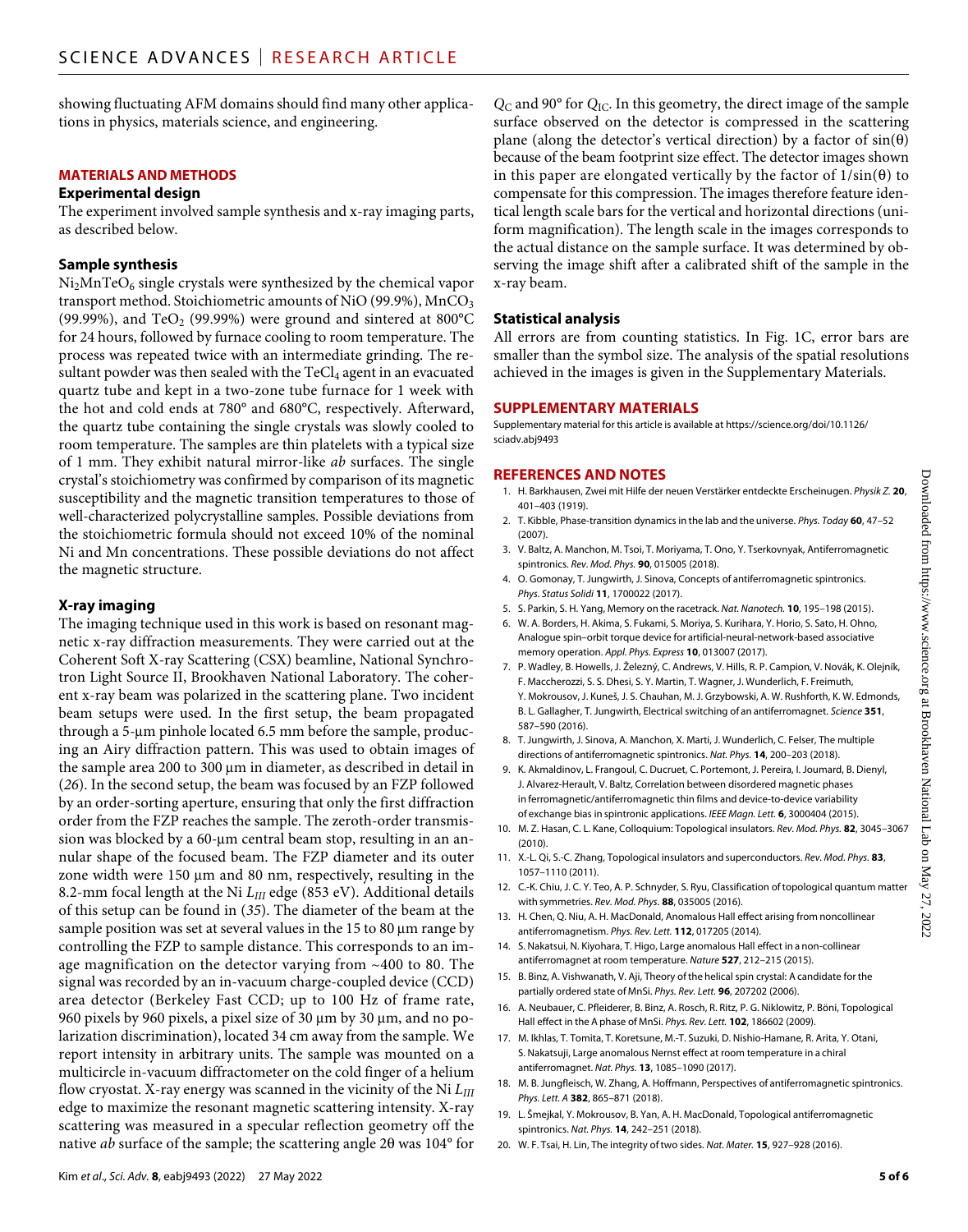- 21. S. Zhang, A. Baker, S. Komineas, T. Hesjedal, Topological computation based on direct magnetic logic communication. *Sci. Rep.* **5**, 15773 (2015).
- 22. O. G. Shpyrko, E. D. Isaacs, J. M. Logan, Y. Feng, G. Aeppli, R. Jaramillo, H. C. Kim, T. F. Rosenbaum, P. Zschack, M. Sprung, S. Narayanan, A. R. Sandy, Direct measurement of antiferromagnetic domain fluctuations. *Nature* **447**, 68–71 (2007).
- 23. S. Konings, C. Schüßler-Langeheine, H. Ott, E. Weschke, E. Schierle, H. Zabel, J. B. Goedkoop, Magnetic domain fluctuations in an antiferromagnetic film observed with coherent resonant soft x-ray scattering. *Phys. Rev. Lett.* **106**, 077402 (2011).
- S.-W. Cheong, M. Fiebig, W. Wu, L. Chapon, V. Kiryukhin, Seeing is believing: Visualization of antiferromagnetic domains. *npj Quant. Mater.* **5**, 3 (2020).
- 25. S. Anders, H. A. Padmore, R. M. Duarte, T. Renner, T. Stammler, A. Scholl, Photoemission electron microscope for the study of magnetic materials. *Rev. Sci. Inst.* **70**, 3973–3981 (1999).
- 26. M. G. Kim, H. Miao, B. Gao, S.-W. Cheong, C. Mazzoli, A. Barbour, W. Hu, S. B. Wilkins, I. K. Robinson, M. P. M. Dean, V. Kiryukhin, Imaging antiferromagnetic antiphase domain boundaries using magnetic Bragg diffraction phase contrast. *Nat. Commun.* **9**, 5013 (2018).
- 27. M. Retuerto, S. Skiadopoulou, F. Borodavka, C. Kadlec, F. Kadlec, J. Prokleska, Z. Deng, J. A. Alonso, M. T. Fernandez-Diaz, F. O. Saouma, J. I. Jang, D. Legut, S. Kamba, M. Greenblatt, Structural and spectroscopic properties of the polar antiferromagnet Ni2MnTeO6. *Phys. Rev. B* **97**, 144418 (2018).
- 28. J. Kim, J. Yang, C. J. Won, K. Kim, B. Kim, D. Obeysekera, D. W. Lee, S.-W. Cheong, Helical versus collinear antiferromagnetic order tuned by magnetic anisotropy in polar and chiral (Ni,Mn)3TeO6. *Phys. Rev. Mater.* **5**, 094405 (2021).
- 29. T. Choi, Y. Horibe, H. T. Yi, Y. J. Choi, W. Wu, S.-W. Cheong, Insulating interlocked ferroelectric and structural antiphase domain walls in multiferroic YMnO<sub>3</sub>. Nat. Mater. **9**, 253–258 (2010).
- 30. T. Jungk, A. Hoffmann, M. Fiebig, E. Soergel, Electrostatic topology of ferroelectric domains in YMnO3. *Appl. Phys. Lett.* **97**, 012904 (2010).
- 31. O. G. Shpyrko, X-ray photon correlation spectroscopy. *J. Synchrotron Rad.* **21**, 1057–1064 (2014).
- 32. O. Bikondoa, On the use of two-time correlation functions for X-ray photon correlation spectroscopy data analysis. *J. Appl. Cryst.* **50**, 357–368 (2017).
- 33. P. Gaunt, Ferromagnetic domain wall pinning by a random array of inhomogeneities. *Philos. Mag. B* **48**, 261–276 (1983).
- 34. Y. Shen, G. Fabbris, H. Miao, Y. Cao, D. Meyers, D. G. Mazzone, T. A. Assefa, X. M. Chen, K. Kisslinger, D. Prabhakaran, A. T. Boothroyd, J. M. Tranquada, W. Hu, A. M. Barbour, S. B. Wilkins, C. Mazzoli, I. K. Robinson, M. P. M. Dean, Charge condensation and lattice coupling drives stripe formation in nickelates. *Phys. Rev. Lett.* **126**, 177601 (2021).

35. J. Li, J. Pelliciari, C. Mazzoli, S. Catalano, F. Simmons, J. T. Sadowski, A. Levitan, M. Gibert, E. Carlson, J.-M. Triscone, S. Wilkins, R. Comin, Scale-invariant magnetic textures in the strongly correlated oxide NdNiO<sub>3</sub>. Nat. Commun. **10**, 4568 (2019).

**Acknowledgments:** We are grateful to J. Lin for assistance with x-ray experiments. **Funding:** This work was supported by the U.S. Department of Energy (DOE) grant nos. DE-FG02-07ER46382 (to M.G.K., V.K., and S.-W.C.) and DE-SC0021188 (to J.Y.). This research used resources at the 23-ID-1 (CSX) beamline of the National Synchrotron Light Source II, a DOE Office of Science User Facility operated for the DOE Office of Science by Brookhaven National Laboratory under contract no. DE-SC0012704. This work was also supported by the National Research Foundation of Korea (NRF) funded by the Ministry of Science and ICT grant nos. 2016K1A4A4A01922028 and 2020M3H4A2084417 (to C.J.W. and S.-W.C.); Engineering and Physical Sciences Research Council grant EP/I022562/1, "Phase modulation technology for X-ray imaging" 2011 to present; (to I.K.R.) and European Research Council Advanced grant number 227711, "Exploration of strains in synthetic nanocrystals" 2009 to present (to I.K.R.). **Author contributions:** Conceptualization: V.K. and M.G.K. Methodology: V.K., M.G.K., and C.M. Investigation—sample synthesis: C.W., S.-W.C., and J.Y. Investigation—x-ray experiments: M.G.K., A.B., W.H., S.B.W., I.K.R., M.P.M.D., C.M., and V.K. Visualization: M.G.K. Supervision: V.K. Writing—original draft: V.K. Writing—review and editing: All authors. **Competing interests:** I.K.R. declares that he has competing interests as chair of the Science Advisory Committee of the ALBA Synchrotron, Barcelona, Spain and chair of the Science Advisory Committee of the European X-ray Free Electron Laser Facility in Hamburg at different times during the progress of this research and its extended publication process. I.K.R. also declares that he has competing interests as chairperson of the Royal Society Conference "Real and reciprocal space x-ray imaging"; organizer of the first UK-Japan Chromosome Imaging Workshop; chairperson of "Size-Strain VII" conference; chairperson of the Beamline Advisory Team, Bragg Coherent Diffractive Imaging at the National Synchrotron Light Source; and chairperson of the "Coherence 2018" conference, all overlapping the time of the research. I.K.R. also declares that he has competing interests as a member of the Editorial Board of IUCrJ (International Union of Crystallography Journal) and was the holder of the Gregori Aminoff Prize in Crystallography, Royal Swedish Academy of Sciences "for his development of diffraction techniques for the investigation of surfaces and nanomaterials" during the planning stage of the research. The authors declare that they have no other competing interests. **Data and materials availability:** All data needed to evaluate the conclusions in the paper are present in the paper and/or the Supplementary Materials. Numerical data are available on Zenodo, a publicly accessible repository, at [https://doi.org/10.5281/zenodo.6425654.](https://doi.org/10.5281/zenodo.6425654)

Submitted 11 June 2021 Accepted 12 April 2022 Published 27 May 2022 10.1126/sciadv.abj9493